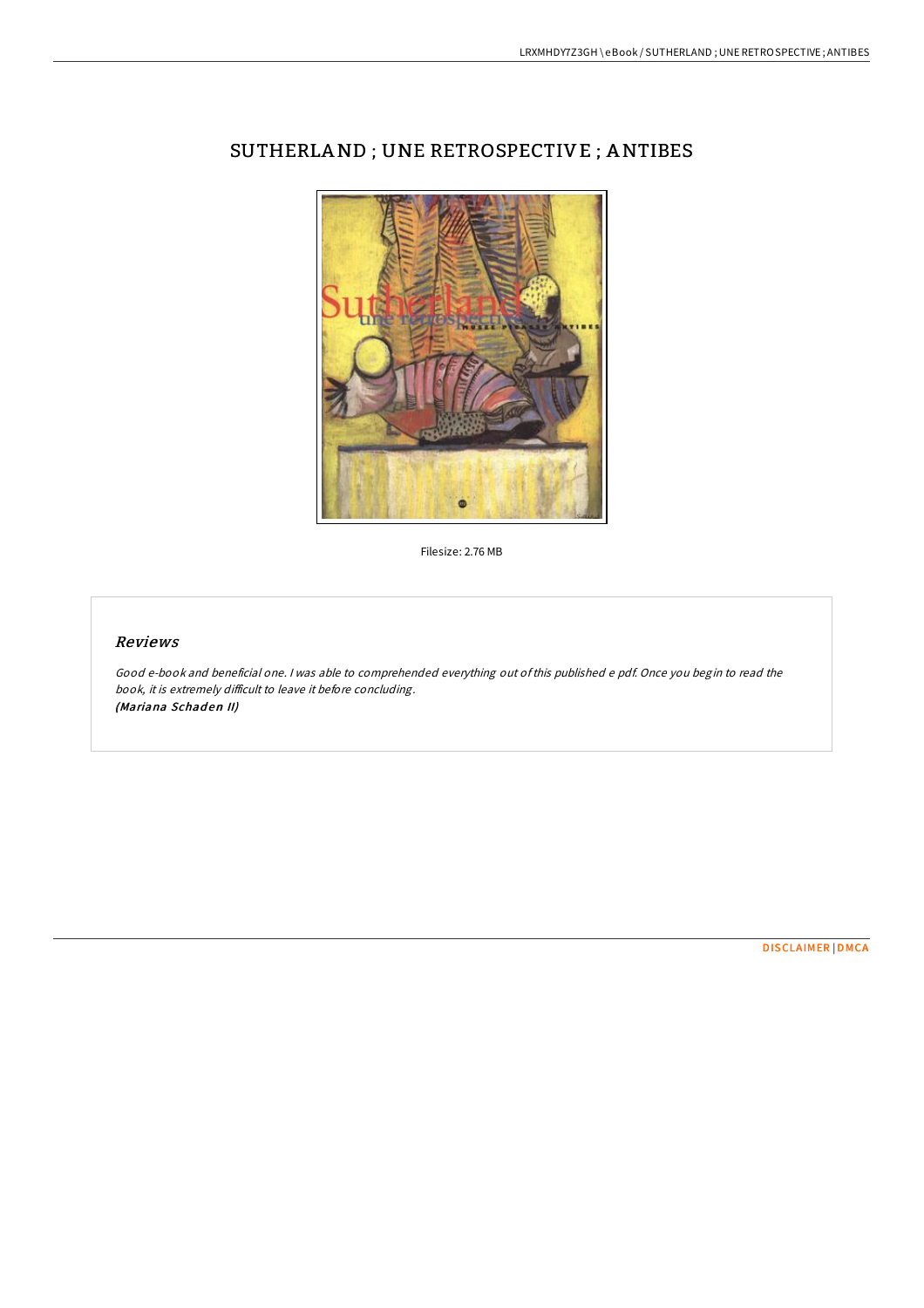#### SUTHERLAND ; UNE RETROSPECTIVE ; ANTIBES



To read SUTHERLAND ; UNE RETROSPECTIVE ; ANTIBES PDF, remember to refer to the button listed below and save the document or have accessibility to additional information which are related to SUTHERLAND ; UNE RETROSPECTIVE ; ANTIBES ebook.

REUNION DES MUSEES NATIONAUX, 1998. Couverture souple. Book Condition: Neuf. Dust Jacket Condition: Neuf. " Luvre de Graham Sutherland mérite un nouvel éclairage non point parce qu'elle aurait été injustement jetée dans l'ombre mais parce que les lumières qui l'ont éclairée ont maintenu sur elle un faisceau constant qui a neutralisé quelque peu la richesse de ses propositions ." Avec 162 reproductions en couleurs, à pleine page et in-texte. Textes de Graham Sutherland: .Un courant dans l'art du dessin en Angleterre (sur William Blake, 1936, extrait de Signature), .Réflexions sur la peinture (1951, The Listener), .Sur le Processus artistique (extrait d'une lettre, 1950). Deux beaux portraits photographiques: l'un frontispice en noir et blanc (Villefranche, 1948) malheureusement anonyme et l'autre en couleurs (1975), signé Pier Paolo RUGGERINI. Biographie par Maria Elena RUGGERINI avec 30 photographies en noir et blanc dont un beau portrait par Gisele FREUND (1955). Entretiens: avec R. Myerscough-Walker (1944, The Artist), Andrew Forge (1962, The Listener), Paul Nicholls (1976, pour le catalogue d'une exposition à Turin), John Hayes (1977, pour le catalogue d'une exposition à Londres) et un entretien pour l'Albrecht Dürer Gesellschaft (1969). Publié à l'occasion de l'exposition présentée au Musée Picasso d'Antibes du 26 juin au 11 octobre 1998. .Liste des uvres exposées (164 numéros) .Bibliographie. Écrits et exposés de Graham Sutherland .Filmographie .Expositions Graham SUTHERLAND, Streatham, 1903 - Londres, 1980 Broché, couverture illustrée (Articulated form, 1949, et l'artiste à Roquebrune, vers 1955)----------------------- Auteur(s) : Maurice Fréchuret, Laurence Bertrand, David Ebony et Maria Elena Ruggerini Editeur(s) : Antibes, Musée Picasso Co-éditeur(s) : Paris, Réunion des Musées Nationaux Date de parution : 1998 Langue(s) principale(s) : FRANÇAIS Dimensions : 23,5 x 27,5cm Nombre de pages : 160 ISBN : 2-7118-3706-8 Code-barres : 9782711837069.

Read SUTHERLAND ; UNE [RETROSPECTIVE](http://almighty24.tech/sutherland-une-retrospective-antibes.html) ; ANTIBES Online  $\blacksquare$ Do wnlo ad PDF SUTHERLAND ; UNE [RETROSPECTIVE](http://almighty24.tech/sutherland-une-retrospective-antibes.html) ; ANTIBES